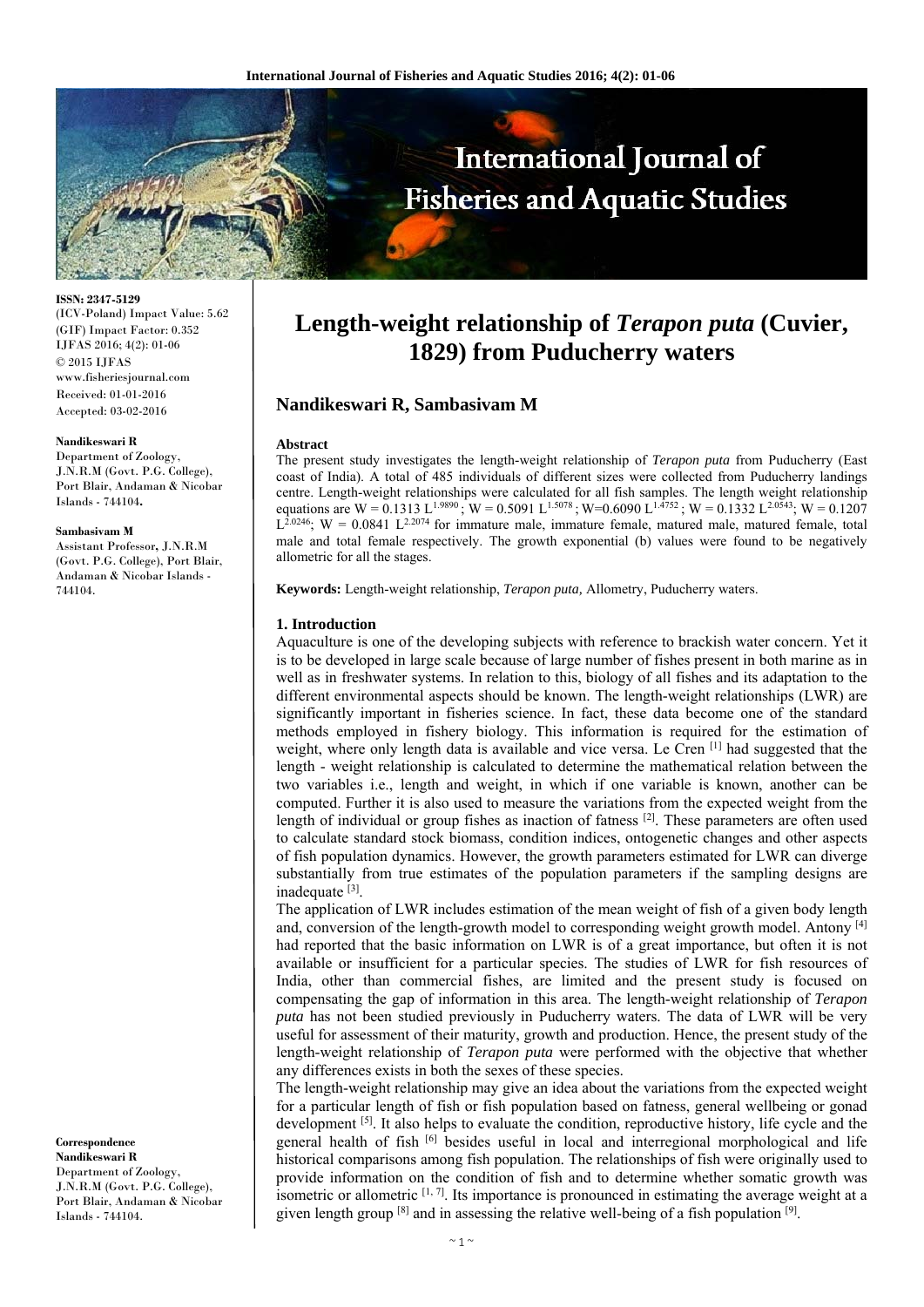Length-weight regressions have been used frequently to estimate weight from length because direct weight measurement can be time consuming in the field [10]. In fishery biology, length-weight relationships are useful for the conversion of growth-in-length equations to growth-in-weight or use in stock assessment models and to estimate stocks biomass from limited sample sizes [11]. Establishment of a relationship between weight and length is essential for the calculation of production and biomass of a fish population  $[12-$ 14] and also morphological comparisons among species and among population of the same species from different habitats and/or regions [14].

Length-weight relationships are extensively used in fisheries research and are useful for (1) calculating the weight of a given individual fish of known length or total weight of fish from length-frequency distribution; (2) estimating age structure, weight growth rate and several other aspects of fish population dynamics; (3) converting growth-in-length equations to growth-in-weight equations for use in stock assessment models; (4) estimating indices of condition of fish in a given geographical area; (5) making between region comparisons of life histories and morphology of certain species [15-19].

Seasonal variability of length-weight and physiological condition related to feeding and reproduction has been observed in many fish species inhabiting temperate ecosystems [20-22]. The seasonal variations of growth in fishes in relation to size attained by the individual fish may vary because of variations in food supply, availability of food and these in turn may reflect variations in climatic parameters and in the supply of nutrients or in the degree of competition for food. Thus, a change in size through a certain period of time may indicate a change in average age resulting from those factors. Length at weight data can notably provide important clues to climatic and environmental changes and the change in human subsistence practices [23, 24].

The present study was carried out to understand the length weight relationship of male and female *Terapon puta* for different maturity stages from Puducherry coast. This information provides the comprehensive report on the length weight relationship of *Terapon puta* in this region.

## **2. Materials and Methods**

A total of 250 male and 235 female of *Terapon puta* were collected from Nallavadu fish landing centre, Puducherry from July 2008 to June 2010 for the determination of length and weight. The collected fishes were carried immediately to the laboratory. After thorough wash with tap water the total length of each fish was measured with a measuring scale to the nearest millimeters and the body weight in grams by an electronic balance. Excess water from the fishes was removed with blotting paper before measuring the weight of the fishes. The log transformed data of the total length and total weight of all specimens were used to calculate the length-weight relationship. The length-weight relationship was calculated by the least square method applying the Le Cren [1] formula

 $W = a L<sup>b</sup>$  or its logarithmic form, log  $W = log a + b log L$ 

Where,

 W is the weight of the fish in grams L is the length of the fish in cm 'a' and 'b' are Constants

The constants 'a' and 'b' were estimated using the method of least square and the linear equation was fitted separately for male and female. The co-efficient of determination  $(r^2)$  was used as an indicator of the quality of the linear regression provided by the value of 'b'. SPSS software package was used for all statistical analysis.

## **3. Results**

**3.1. Length-Weight frequency distribution of** *Terapon puta* Among the 485 individuals of *Terapon puta* collected for the present study, the total length of immature male ranged from 11.80 cm to 20.20 cm (mean  $15.12\pm1.41$ ) and that of weight is ranged from 15.72g to 68.14g (mean 29.99±8.73). The total length of immature female varied from 12.40 cm to 17.70 cm (mean 14.58±1.16) and that of weight ranged from 15.77g to  $62.10$ g (mean  $30.04\pm9.30$ ). The total length of matured male varied from 13.90 cm to 19.00 cm (mean  $16.37\pm1.54$ ) and that of weight ranged from 22.56g to 55.34g (mean 38.65±10.10). The total length of matured female varied from 12.50 cm to 21.90 cm (mean  $16.61 \pm 1.96$ ) and that of weight ranged from 13.16g to 78.43g (mean 44.55±14.20). The total length of overall male varied from 11.80 cm to 20.20 cm (mean 15.28±1.49) and that of weight ranged from 15.72g to 68.14g (mean 31.09±9.36)The total length of overall female varied from 12.40 cm to 21.90 cm (mean 15.99±1.99) and that of weight ranged from  $13.16g$  to  $78.43g$  (mean  $40.11 \pm 14.52$ ) (Table-01).

| Table 1: Estimated parameters of Length-Weight relationship of Mean, Standard variation, minimum and maximum between male and female |  |
|--------------------------------------------------------------------------------------------------------------------------------------|--|
| <i>Terapon puta</i> during July 2008 - June 2010                                                                                     |  |

| <b>Sexes</b> | <b>Stages</b> | <b>Number of Samples</b> | Length of fish |        |       | Weight of fish |             |       |       |             |
|--------------|---------------|--------------------------|----------------|--------|-------|----------------|-------------|-------|-------|-------------|
|              |               |                          | <b>Mean</b>    | S.D    | Mini  | Maxi           | <b>Mean</b> | S.D   | Mini  | <b>Maxi</b> |
| Male         | Immature      | 218                      | 15.12          | 1.41   | 1.80  | 20.20          | 29.99       | 8.73  | 15.72 | 68.14       |
|              | Matured       | 32                       | 16.37          | . . 54 | 13.90 | 19.00          | 38.65       | 10.10 | 22.56 | 55.34       |
|              | Total         | 250                      | 15.28          | . 49   | 1.80  | 20.20          | 31.10       | 9.36  | 15.72 | 68.14       |
| Female       | Immature      | 72                       | 14.58          | 1.16   | 12.40 | 17.70          | 30.04       | 9.30  | 15.77 | 62.10       |
|              | Matured       | 163                      | 16.61          | 1.96   | 12.50 | 21.90          | 44.56       | 14.20 | 13.16 | 78.43       |
|              | Total         | 235                      | 15.99          | 1.99   | 12.40 | 21.90          | 40.11       | 14.52 | 13.16 | 78.43       |

## **3.2. Length-Weight relationship of** *Terapon puta*

The length-weight relationship, regression parameters and significance of correlation of *Terapon puta* were shown in table-02. The estimates of length-weight equation were

calculated separately for immature male and female, matured male and female, total male and female. When the empirical values of length were plotted against their respect weight on an arithmetic scale, smooth curves were obtained by LWR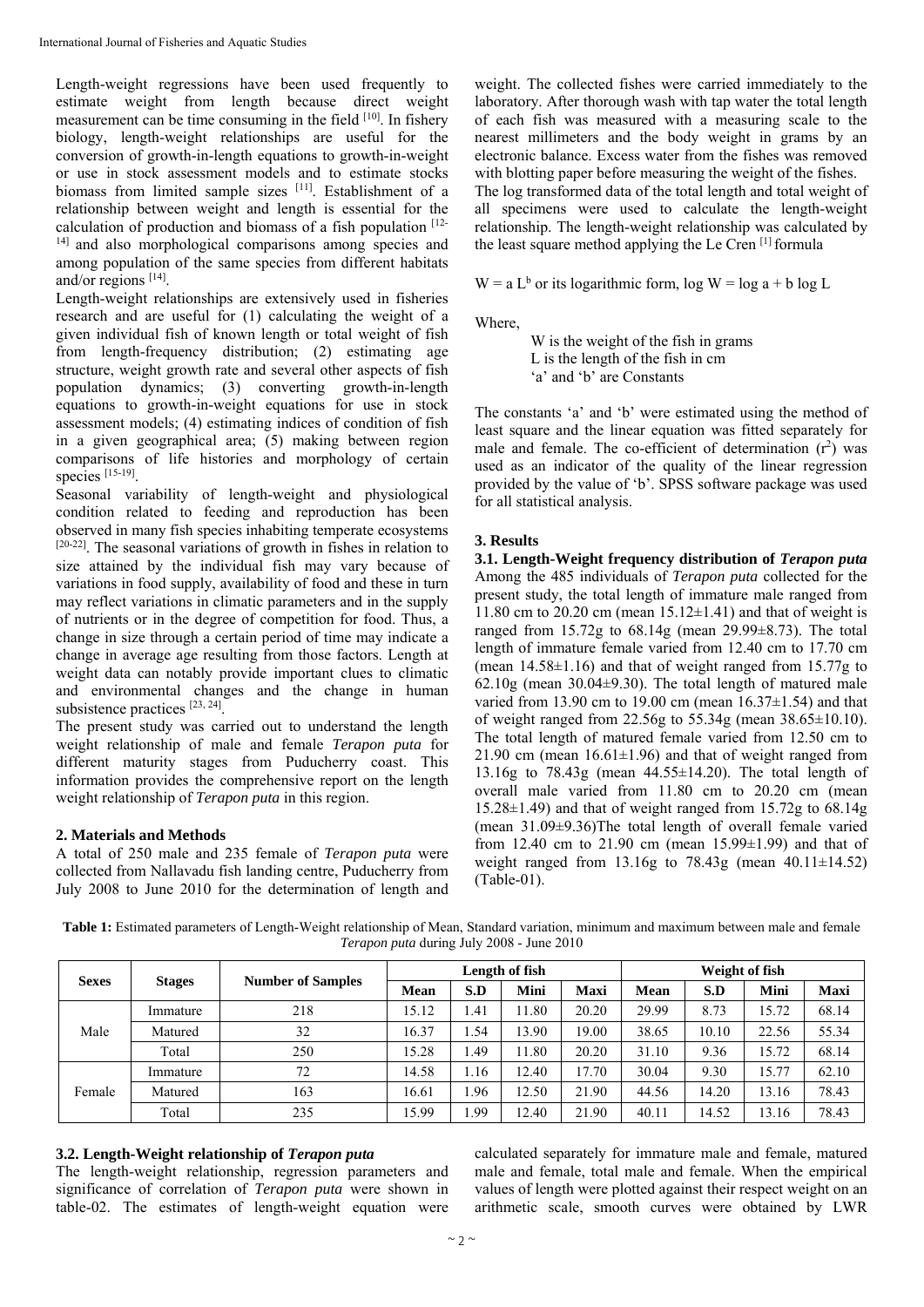regression analysis (Fig. 01 - Fig. 06). In the present study, the 'b' value of all stages indicated negative allometric growth, indicating that the increase in length is not proportionate to increase in weight. The observed 'b' values for immature male and female, matured male and female and total male and female were 1.989, 1.5078, 1.4752, 2.0543, 2.0246 and 2.2074, respectively. The computed length-weight relationship, logarithmic transformation, the respective correlation coefficient and probability values are as follows.

| $W = 0.1313 L^{1.9890}$          |
|----------------------------------|
| $W = 0.5091 L^{1.5078}$          |
| $W = 0.6090$ $I^{1.4752}$        |
| $W = 0.1332 L^{2.0543}$          |
| $W = 0.1207 L^{2.0246}$          |
| $W = 0.0841 L^{2.2074}$          |
| (or)                             |
| $log W = -0.8817 + 1.9890 log L$ |
| $log W = -0.2932 + 1.5078 log L$ |
| $log W = -0.2154 + 1.4752 log L$ |
| $log W = -0.8754 + 2.0543 log L$ |
| $log W = -0.9182 + 2.0246 log L$ |
| $log W = -1.0754 + 2.2074 log L$ |
|                                  |

The probability value is found to be highly significant (*p*<0.01) indicating good linear correlation suggesting a good adjustment between length and weight. The present findings on the length-weight relationship of *Terapon puta* based on the regression coefficient (b) values were noticed in respect of all the stages are negatively allometric  $(b<3)$ .



**Fig 1:** Logarithmic Length-weight relationship of immature male *Terapon puta* 



**Fig 2:** Logarithmic Length-weight relationship of immature female *Terapon puta*



**Fig 3:** Logarithmic Length-weight relationship of matured male *Terapon puta*



**Fig 4:** Logarithmic Length-weight relationship of matured female *Terapon puta* 



**Fig 5:** Logarithmic Length-weight relationship of total male *Terapon puta* 



**Fig 6:** Logarithmic Length-weight relationship of total female *Terapon puta*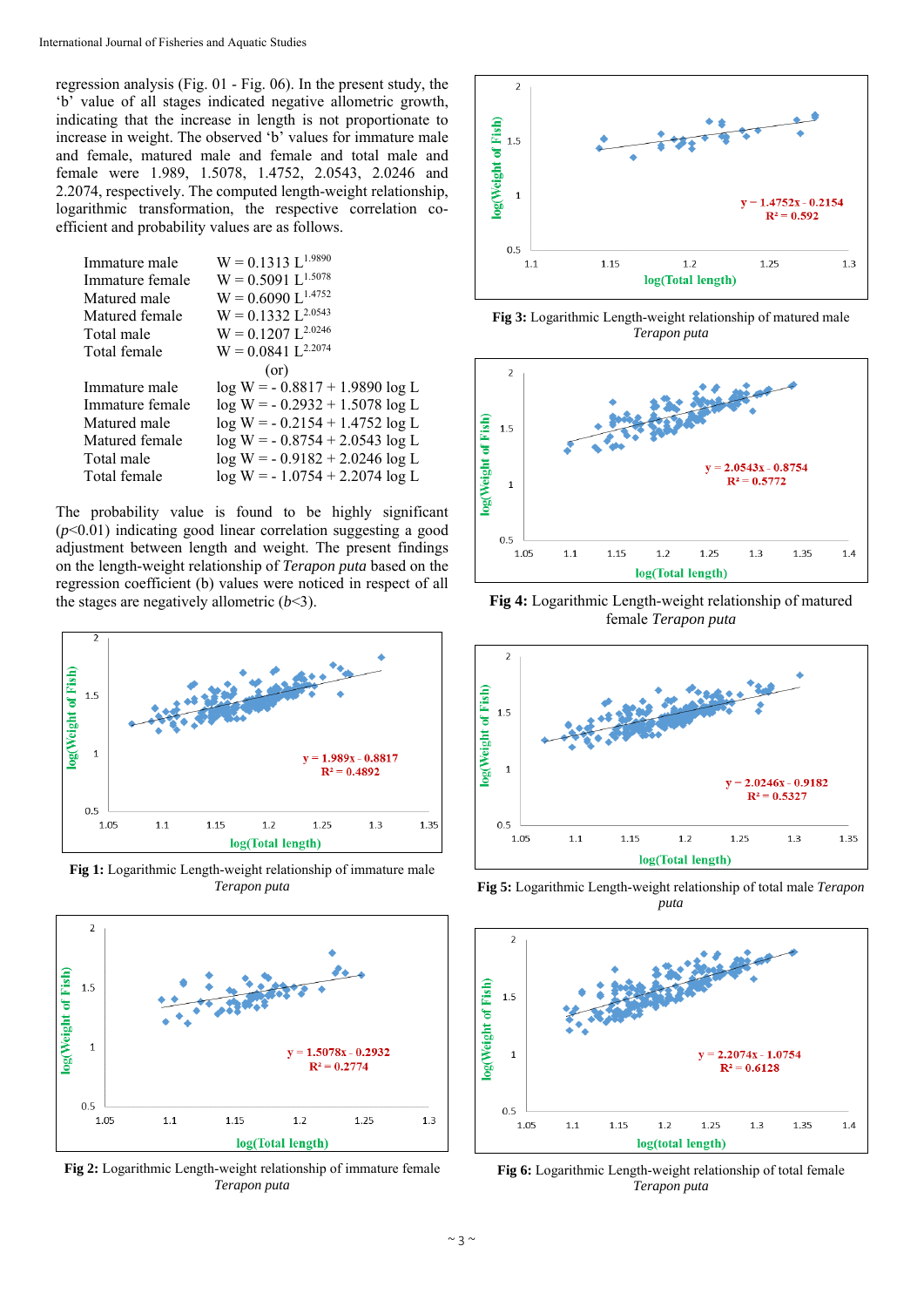**Table 2:** Estimated parameters of Length-weight relationship and logarithmic length-weight relationship, Correlation and Regression coefficients and growth pattern between male and female *Terapon puta* during July 2008 - June 2010

| <b>Sexes</b> | <b>Stages</b> | Length-weight<br>relationship | <b>Logarithmic Length-weight</b><br>relationship | Reg.<br>Const.<br>$\mathbf{a}$ | Reg.<br>Const.<br>$\mathbf{h}$ | Correlation<br>Coefficient<br>(r) | <b>Regression</b><br>coefficient<br>$(\mathbb{R}^2)$ | Growth<br>pattern |
|--------------|---------------|-------------------------------|--------------------------------------------------|--------------------------------|--------------------------------|-----------------------------------|------------------------------------------------------|-------------------|
|              | Immature      | $W = 0.1313 L^{1.9890}$       | $log W = -0.8817 + 1.989 log L$                  | 0.1313                         | 1.9890                         | $0.668**$                         | 0.4892                                               | NA                |
| Male         | Matured       | $W = 0.6090 L^{1.4752}$       | $log W = -0.2154 + 1.4752 log L$                 | 0.6090                         | 1.4752                         | $0.531**$                         | 0.5920                                               | NA                |
|              | Total         | $W = 0.1207 L^{2.0246}$       | $log W = -0.9182 + 2.0246 log L$                 | 0.1207                         | 2.0246                         | $0.678**$                         | 0.5327                                               | NA                |
|              | Immature      | $W = 0.5091 L^{1.5078}$       | $log W = -0.2932 + 1.5078 log L$                 | 0.5091                         | 1.5078                         | $0.411**$                         | 0.2774                                               | NA                |
| Female       | Matured       | $W = 0.1332 L^{2.0543}$       | $log W = -0.8754 + 2.0543 log L$                 | 0.1332                         | 2.0543                         | $0.747**$                         | 0.5772                                               | NA                |
|              | Total         | $W = 0.0841 L^{2.2074}$       | $log W = -1.0754 + 2.2074 log L$                 | 0.0841                         | 2.2074                         | $0.763**$                         | 0.6128                                               | NA                |

\*\* Correlation significant at 0.01 levels, a: y-intercept, b: slope, r: correlation coefficient, NA: Negative Allometric

## **3.3. Prediction of the maximum length from Extreme values**

The observed extreme length and predicted extreme length of male *Terapon puta* are 21 cm and 21.70 cm respectively. The range of this species is varied from 20.23 cm - 23.26 cm at 95% confidence level. The observed and predicted extreme lengths of female *Terapon puta* are 21 cm and 22.8 cm respectively. The range of this is from 21.30 cm - 24.31 cm at 95% confidence level (Table-3, Fig. 07 & Fig. 08)

**Table 3.** Maximum length estimation of *Terapon puta* 

|                | <b>Species Category</b> | <b>Observed</b><br><b>Extreme</b><br>length | <b>Predicted</b><br><b>Extreme</b><br>length | Range at 95%<br><b>Confidence interval</b> |
|----------------|-------------------------|---------------------------------------------|----------------------------------------------|--------------------------------------------|
| <b>Terapon</b> | Male                    | 21                                          | 21.70                                        | 20.23 cm - 23.26 cm                        |
| puta           | Female                  | 21                                          | 22.80                                        | $21.30 \text{ cm} - 24.31 \text{ cm}$      |



**Fig 7:** Facsimile representation of the resulting analysis of extreme values of male *Terapon puta* 



**Fig 8:** Facsimile representation of the resulting analysis of extreme values of female *Terapon puta*

#### **4. Discussion**

The present study on the length-weight relationship of *Terapon puta* from Puducherry coast has been studied. Length-weight relationship parameter of fishes is an important fishery management tool and it is very much useful for cultivators and fisheries managers to ascertain the growth of the species. In this study, an efficient sampling protocol was followed to include the widest possible ranges of length and weight, which were generally obtained with large samples and non-selective fishing techniques. The variation in fish sizes indicated that the fish populations ranged from immature specimens to fully mature once. Several works have been carried out on estimation of length-weight relationship in different fish species. Exponent of the arithmetic form and slope of the regression line in logarithmic form, 'b' is the most important parameter in LWR [25].

The reported exponent values of 'b' for different fishes ranged between 2.5 to 4.0 <sup>[26, 27]</sup> and 2.0 to 4.0 <sup>[28, 29]</sup>. If 'b = 3', then small specimens in the samples under consideration have the same form and condition as large specimens. If  $b > 3$ , then large specimens have increased in height or width more than in length, either as the result of a notable ontogenetic change in body shape with size, which is rare, or because most large specimens in the sample were thicker than small specimens, which is common. Conversely, if  $b < 3$ , then large specimens have changed the body shape to become more elongated or small specimens were in better nutritional condition at the time of sampling [25]. The allometric model seems to be the most appropriate for describing the LWR in fishes and applies to the vast majority of relationship and morphological characteristics with body length  $[30, 31, 32, 33, 34]$ . Though allometric calculations should not be considered optimally applicable to all metric comparisons, one must always examine its validity [35]. Based on the results of the present study, as well as of previous onc**e**  $[31, 32, 33, 34]$ , it is also apparent that such relationship might reflect the effect of different factors such as habitat type and feeding habits.

In the present study, the calculated values of 'b' for length and weight of *Terapon puta* were lesser than 3. It was 1.989 for immature male, 1.5078 for immature female, 1.4752 for matured male, 2.0543 for matured female, 2.0246 for total male and 2.2074 for total female. The correlation coefficient was close to one suggesting a good adjustment between length and weight of *Terapon puta* which were of expected range and indicated that the growth is negative allometric  $(b < 3)$ .

The significant differences of regression coefficient (b) from the negative allometric growth value in male and female *Terapon puta* indicate the general parabolic equation  $W = a L^b$ express the length-weight relationship of this species. In consequence, current parameters can be used to derive weight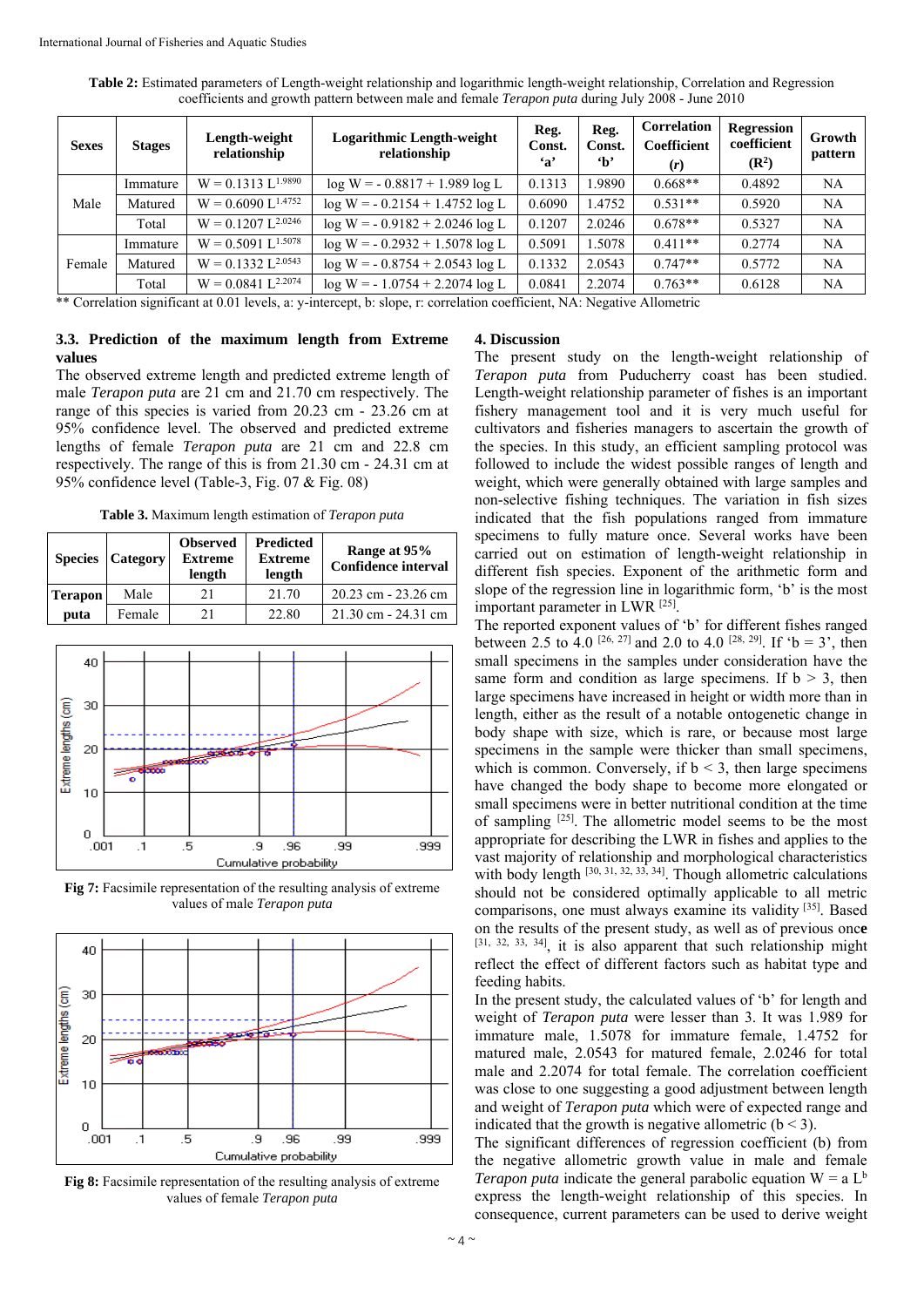estimates from a given value of length or vice versa.

The earlier reports are in compliance with the present findings on the length-weight relationship of *Terapon puta*. The difference in slope (b) values have been reported by negative allometric growth in *Channa maurulius* [36, 37]. The negative allometric growth pattern have also been reported in *Channa punctatus* by Haniffa *et al.*, [38] and also Khan *et al*., [39] for the negative allometric growth in *Channa Striatus.* The inverse total length and body weight relationship showing the negative allometric patterns of growth are also reported *Channa linguatula*  $[16, 14, 40, 41]$ . The results are also comparable with the findings of Mossad [42] and Ibrahim *et al*., [43] for *Tilapia zillii* in brackish water with 'b' values of 2.9 and 2.92 respectively. The negative allometric growth was also reported by Bala *et al*., [44] for *Tilapia zillii* in fresh water with 'b' value of 2.91. As reported by Nikolsky  $[45]$  adequate feeding and gonad development increases body weight and 'b' values. Mitra and Naser [46] have found that higher metabolic activity with spawning season lowered the 'b' value while less metabolic activities, accumulation of fat and weight of gonads during the pre-spawning period increased the values.

#### **5. Conclusion**

This is the maiden and foremost report on the length-weight analysis of *Terapon puta* from India. The present study indicates the negative allometric growth of the fish. This is due to the food habit of the species. The correlation coefficient is close to one suggesting a good adjustment between length and weight of *Terapon puta.* This study is also supportive for the fishery managers to implement adequate adaptation-centric regulation for sustainable fisheries management of the species *Terapon puta*. The result of the study will be serviceable to the researchers and policy planners.

#### **6. References**

- 1. Le Cren CD. The length-weight relationship and seasonal cycle in gonad weight and condition in perch, Perca fluviatilis. Journal of Animal Ecology. 1951; 20:201-209.
- 2. Kurup BM, Samuel CT. Length-weight Relationship and Relative Condition Factor in Daysciaena albida (Cuv.) and Gerres filamentosus (Cuv.). Fish Technology. 1987; 24:88-  $92$
- 3. Gowda G, Shanbougu SL, Udupa KS. Length-weight relationship and relative condition of Grey mullet, Valamugil sehci (Forskal), from Manglore waters. Indian Journal of Fisheries. 1987; 34:340-342.
- 4. Antony RPT. Length weight relationship in the oil sardine Sardinella longicep. (Val.). Indian Journal of Fisheries. 1967; 14:159-190.
- 5. Sivashanthini K. Reproductive Biology of the Whipfin Silverbiddy Gerres filamentosus (Cuvier, 1829) from the Parangipettai Waters (SE coast of India). Asian Fisheries Science. 2008; 21:127-145.
- 6. Pauly D. Editorial Fish byte. Naga, ICLARM Quarterly. 1993; 16:26p.
- 7. Ricker WR. Hand book of computations of biological statistics of fish populations. Bulletin of Fisheries Research Board of Canada, 1958; p119.
- 8. Beyer JW. On the length-weight relationships Part І: class. Fish Byte. 1987; 5:11-13.
- 9. Bolger T, Connolly PL. The selection of suitable indices for the measurement and analysis of fish condition. Journal of Fish Biology. 1989; 34:171-182.
- 10. Sinovcic G, Franicevic M, Zorica, Ciles-Kec V. Length-

weight and length-length relationships for 10 pelagic fish species from the Adriatic Sea (Crotia). Journal of Applied Ichthyology. 2004; 20:56-158.

- 11. Binohlan C, Pauly D. The length-weight table. In: Fishbase 1998; Concepts, design and data sources; Froese R, Pauly, D. (Eds.), ICLARM, Manila, Philippines, 1998, 121-123.
- 12. Anderson RO, Gutreuter SJ. Length-weight and Associated Structural Indices, In: Fisheries Techniques, Nelsen, L. A. and D. L. Johnson (Eds.), American Fisheries Society, Bethesda, MD., 1983, 283-300.
- 13. Dulcic J, Kraljevic M. Weight-length relationships for 40 fish species in the Eastern Adriatic (Croatian waters). Fishery Research. 1996; 28:243-251.
- 14. Moutopoulos DK, Stergiou KI. Length-weight and lengthlength relationships of fish species from the Aegean Sea (Greece). Journal of Applied Ichthyology. 2002; 18:200- 203.
- 15. Kohler NE, Casey JG, Turner PA. Length-weight relationships for 13 species of sharksfrom the western North Atlantic. Fishery Bulletin. 1995; 93:412-418.
- 16. Petrakis G, Stergiou KI. Weight-length relationships for 33 fish species in Greek waters. Fishery Research. 1995; 21:465-469.
- 17. Anderson RO, Neumann RM. Length, weight, and associated structural indices, In: B.R. Murphy and D.W. Willis (eds). Fisheries techniques, 2nd ed., American Fisheries Society, Bethesda, Maryland, 1996; 447-482.
- 18. Moutopoulos DK, Stergiou KI. Weight-length and lengthlength relationships for 40 fish species of the Aegean Sea (Hellas). Journal of Applied Ichthyology. 2000; 18:200- 203.
- 19. Stergiou KI, Moutopoulos DK. A review of length-weight relationships of fishes from Greek Marine Waters. Naga, the ICLARM Quarterly. 2001; 24:23-39.
- 20. Schwalme K, Chouinard GA. Seasonal dynamics in feeding, organ weights, and reproductive maturation of Atlantic cod (Gadus morhua) in the southern Gulf of St. Lawrence. ICES Journal of Marine Scienc. 1999; 56:303- 319.
- 21. Craig SR, MacKenzie DS, Jones G, Gatlin III DM. Seasonal changes in the Reproductive condition and body composition of free-ranging red drum, Sciaenops ocellatus. Aquaculture. 2000; 190:89-102.
- 22. Shulman GE. Anchovies of the Azov and the Black Sea: regularities of wintering migrations. Marine Ecology Journal. 2002; 1:67-77.
- 23. Pauly D. Fish population dynamics in tropical waters: a manual for use with programmable calculators. ICLARM Student Review. 1984; 8:325.
- 24. Luff RM, Bailey GN. Analysis of size changes and incremental growth structures in African catfish Synodontis schall (Schall) from Tellel-Amarna, Middle Egypt. Journal of Archeological Science. 2000; 27(9):821- 835.
- 25. Froese R. Cube law, condition factor and weight–length relationships: history, meta-analysis and recommendations. Journal of Applied Ichthyology. 2006; 22:241-253.
- 26. Hile R. Age and growth of the Cisco, Leucichys artedi (Le sueur) in the lakes of the north-eastern highlands. Wisconsin Bull. Bulletin of the United States Bureau of Fisheries. 1936; 8:311-317.
- 27. Martin WR. The mechanics of environmental control of